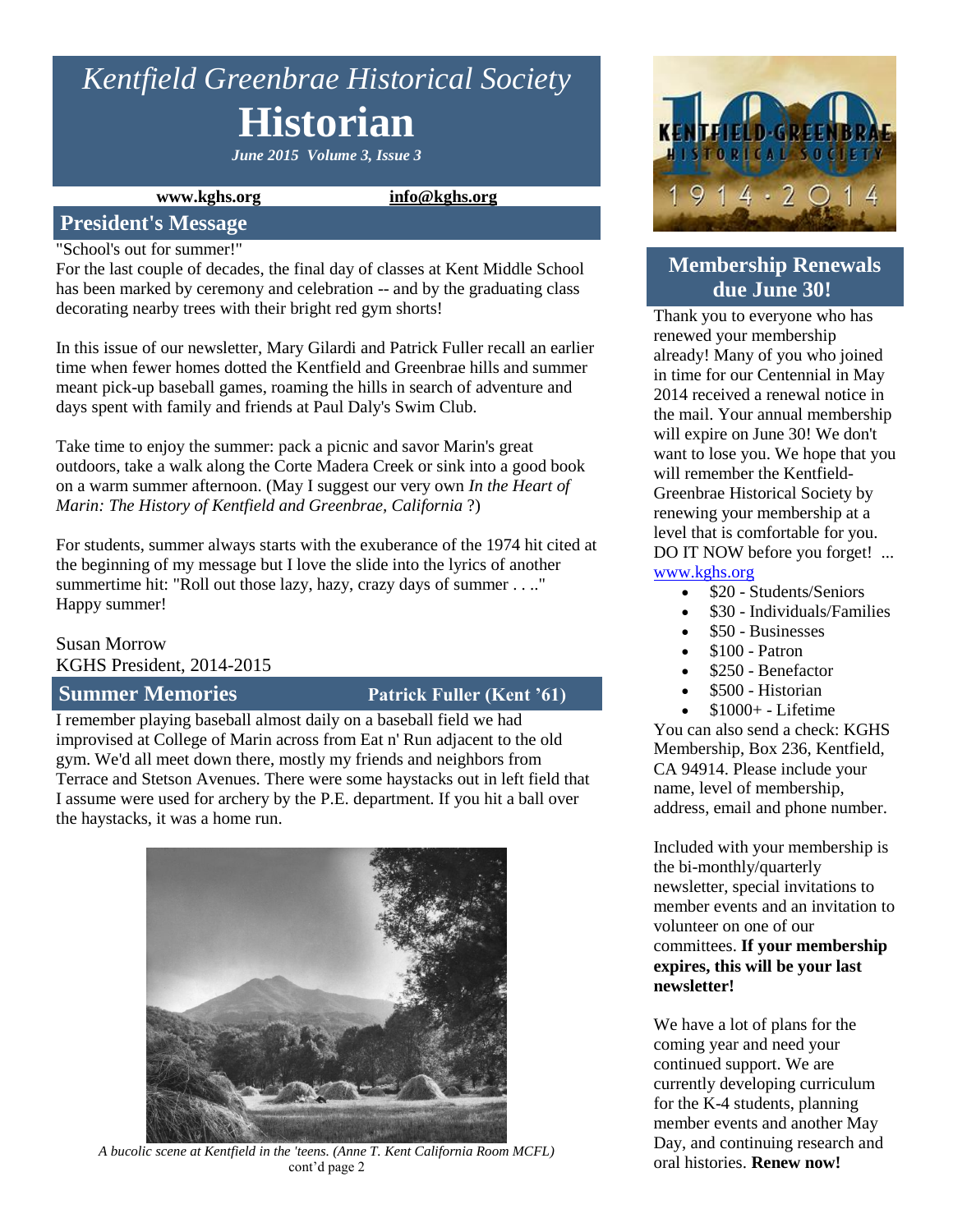Summer Memories cont'd...

We used to go into Jolly grocery store sometimes for soft drinks. There was a guy named Jaime that worked there who used to get furious with us. First time I heard an adult use serious curse words.

I used to see a Great Dane named Beau sitting by the sliding butchers' door at Guasco's waiting patiently. Sal the butcher would come out and give Beau a bone and Beau would happily trot home. Beau was supposedly friendly but everyone gave him a wide berth.

My friend Don Kruezberger and I used to go fishing at the creek behind Kent School. We would ride our bikes down from his house in Kent Woodlands in the predawn hours. The tree branches blocked some of the streetlights causing eerie shadows to be cast on the road. That was the best part of our fishing expeditions, riding our bikes down to Kent School while the rest of Kentfield slept.

*Patrick Fuller, Kent School Class of 1961.*

### **Summer at the Paul Daly Swim School... Mary Gilardi**

I was fortunate to grow up in the country and that is exactly what Kentfield was back in the 40's, 50's and 60's. I had nine brothers and sisters and we lived at 25 Alta Mira Court in a house surrounded by open fields and hills. We had a wonderful big playhouse that we were always fixing up and had a huge empty field on the side of our property. This open space (which today is filled with houses) went all the way from Sir Francis Drake over the hill to Laurel Grove. This was our own wild playground and a place for many wonderful adventures. We spent countless hours on that hill sliding down on cardboard boxes up and down and up and down.



*Swimming lessons at the Paul Daly Swim School on Magnolia. (Paula Daly Skov Collection.)* Summer growing up in Kentfield was a carefree time to be outside and enjoy the sunshine. My brothers, sisters and I spent most of our summer days at Paul Daly's Swim Club. It was a local family club and we would ride our bikes down for the entire day. Our dog Mr. Happy would go with us. He followed wherever we went and would sit outside the entrance and wait there for us. When not playing with friends, we would have swimming lessons because my parents insisted that we take every lesson available until we passed junior lifesaving courses. The life guards were very friendly and nice to us. It was a wonderful safe environment for our summer days. We received badges for completing our various swimming courses and we were very proud of our achievements. One pool was for little kids and used for lessons and the other was for everyone else. It had a great diving board where my sisters and I spent hours trying to perfect our swan dives while my brothers worked on making better cannon ball splashes. There were ping pong contests and shuffleboard contests and lots of fun things to do besides swimming at Paul Daly's. There

was a snack bar that sold popsicles and it was a really special treat to be able to have a Popsicle once a week. We have reels and reels of old fashioned family movies of us at Paul Daly's.





On the days that we did not go down to Paul Daly's, we stayed around our house on the hill. We climbed trees, made forts, collected buckeyes for great buckeye wars with the neighbor kids on the next street over. We must have had terrible aims because I don't remember ever being hit or anyone ever being hurt. We planted vegetable gardens, dug holes in order to make our own backyard swimming pool which always turned out to be a big mud hole and then a back yard compost pile. Of course, we always had the required books to read. It seemed like every evening we had a barbeque and every night the sky was filled with stars. On warm summer nights, we slept outside on cots on the front porch where we could see the light that was always lit on the top of Mt. Tam. That light is the very best memory of all. Whenever I see the light on now it reminds me of those good old days.

*Mary Clifford Gilardi*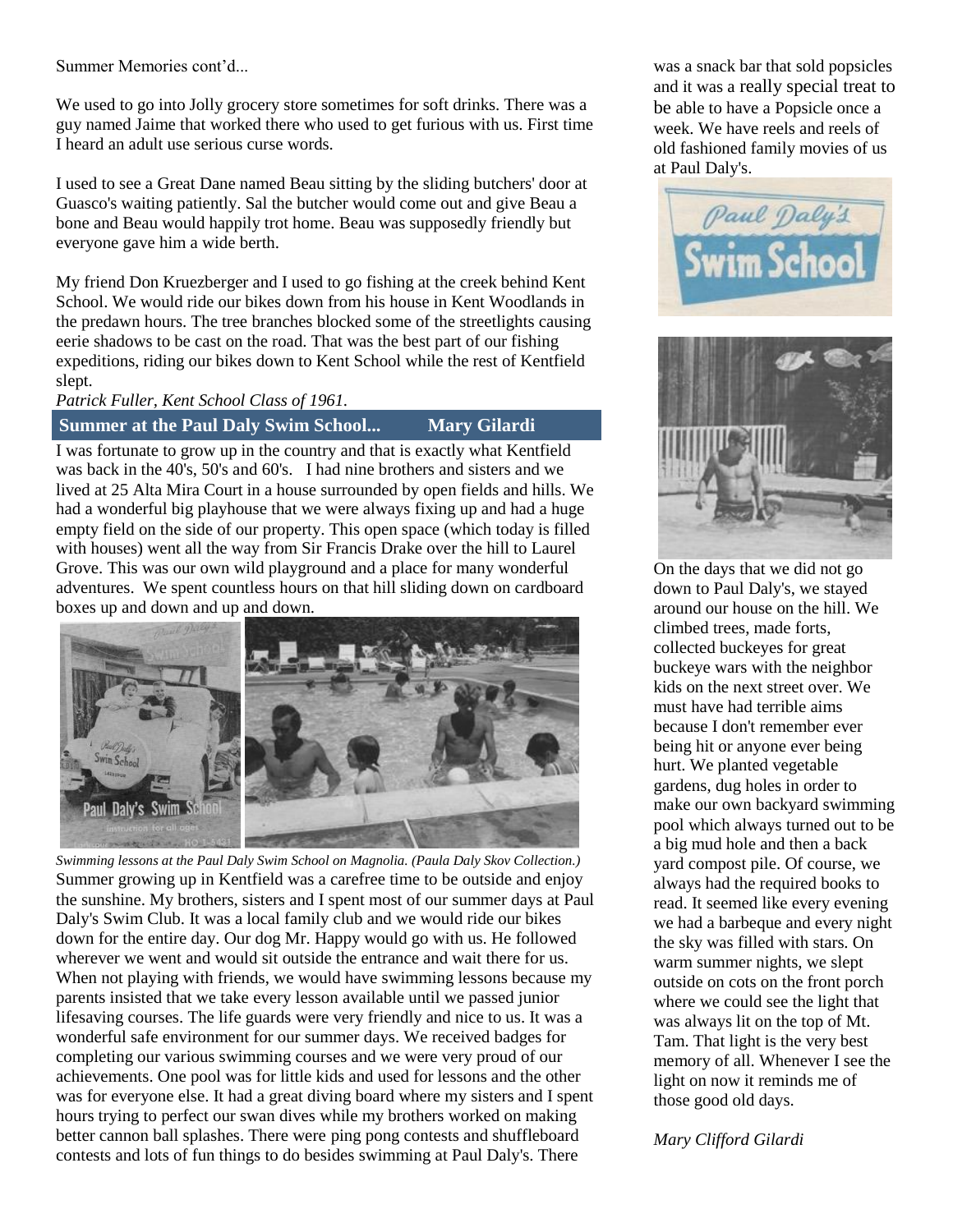### **Summertime Fun in Old Kentfield Dewey Livingston**

For children in the days before television and video games, the streets and land around their neighborhoods were their playgrounds. While there were many dangers in the Kentfield area-including a deadly third rail on the unfenced electric railway, a wide and sometimes noxious creek, and rattlesnakes in the summer hills-children ran free for long days during the summer. "We had no money to spend in Kentfield," said Alan Best, "so we were always wandering around." Jim Schulze, who grew up in Granton Park, added that "most kids had the rule of being home when the streetlights came on: time to head for home." Georgia Landers and her sister responded to a cowbell.

Much of the summer play centered on the banks of Corte Madera Creek or "the slough" as most called it. "It was a marvelous place to play as a kid," recalled Bob Hough. "We spent most of our time down in the creek or on the creek, we caught pollywogs, we made rafts out of railroad ties that we borrowed from Northwestern Pacific, put three ties together with a cross piece and nailed it up and we could float on the creek."



*Boating in the Corte Madera slough. (Mary Clifford Gilardi Collection)* Despite the disgusting water, people of all ages swam in the creek. There was a particularly popular swim spot off McAllister Avenue called Raymond's Hole. The Raymond family had three boys known for their swimming ability, according to Dave Bettega. Many local people learned to swim there and it was a fine gathering place. People even came from the city just to swim, said Bettega: "The little homes around here were summer homes that people lived in mostly because of the slough, that place was full of people swimming. It was dirty, junk used to come in there." At one point, a typhoid outbreak closed the creek to swimming.



*The Kelly Family swimming in Corte Madera slough near the Bon Air Bridge, with Wolfe Grade in the background . (Mary Clifford Gilardi Collection)*

"We played in the slough around Corte Madera Creek," recalled Corinne Swall. "In the spring it was almost chartreuse pale green, and then darker green, and then blue green, and then it would turn cerise-plum colored; it was a gorgeous place and that's all gone."

-Dewey Livingston from *In the Heart of Marin* pages 168-180

# **Attractions of Greenbrae Dewey Livingston**

Ask any former or current Greenbrae resident who was there in the 1950s and 1960s about the place, and they will always talk about the fun attractions available in the neighborhood. There wasn't a theme park, but scattered across the southern part of Greenbrae at various times were a bowling alley, a large community swimming pool, a miniature golf course, a sailing center, a go-kart track, and even a trampoline center.



*Bon Air Trampoline Center 1960 helping a polio patient. (IJ Collection Marin History Museum)* 



*The Olympic-sized swimming pool on South Eliseo(Greenbrae Management, Inc)* cont'd on page 4